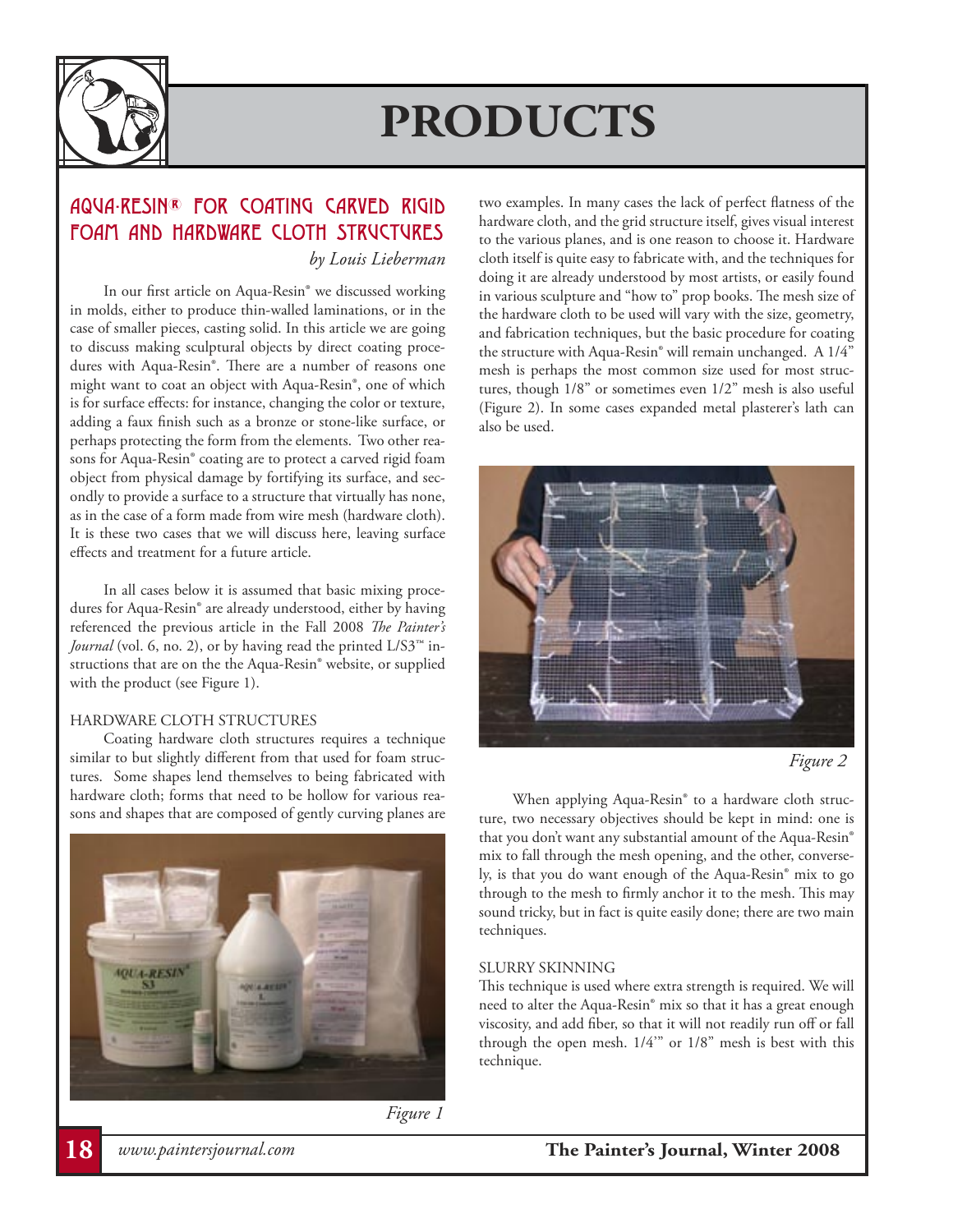

 To a normal Aqua-Resin® mix, add a small amount of Aqua-Resin® thickener—THX-6™. This is best done by premixing a quantity of THX-6™ with an equal amount of water, and then adding this mixture in small quantities with repeated stirring until a viscous (sticky), just barely brushable, slurry is produced. Now add 1" Aqua-Glass<sup>™</sup> fiber, approximately 0.5% by weight of the total mix. If no scale is available, a reasonable approximation is to add about a pinch of Aqua-Glass™ (the size of a dime) to about a cup (8 fl oz) of this thickened Aqua-Resin® mix. Please note that too much glass will make it hard to brush the mix, and also note that conventional fiberglass will not work well for this; it needs to be Aqua-Glass™.

 With a little experience, the correct proportions of both the Aqua-Glass™ and THX-6™ are easily determined. The goal is to have a mix with enough Aqua-Glass™ to keep itself from falling through the openings in the mesh, and enough viscosity and tack to keep it in place especially on vertical surfaces. When mixed correctly, it will appear almost to be dough and can be either brushed or troweled in place depending on the contour of the hardware cloth structure, thickness of the mix, and personal preference (Figures 3 and 4).

 Once the slurry has hardened, it may, if necessary, be planed back with a Sureform® tool, and/or be wet-sanded with waterproof sandpaper. It is best to wait a few hours before wetsanding to prevent "fuzzing" of the Aqua-Glass™. However, if immediate sanding is necessary, a normal Aqua-Resin® mix may be applied as a final top coat, which can then be sanded once hard in about 30-45 minutes.



*Figure 3*



*Figure 4*

 Depending on the thickness of the application of the Aqua-Resin® thickened mix, the openings in the hardware cloth might have left hollows in the new Aqua-Resin® surface; this visual effect is sometimes not a problem, or may even be desirable. If however, the hollows are not wanted, a THX-6™ thickened mix similar to the one first applied, but without the Aqua-Glass™, can be troweled on, filling in the hollows. Once substantially hardened, this layer may be wet sanded back to a flat, smooth surface. At this point, paint or any desired surface treatment can be applied.

#### VEIL SKINNING

 This, the second technique, is the easiest and most common procedure for coating with Aqua-Resin®. It is done with Aqua-Resin® brand surfacing veil—Aqua-Veil™ saturated with a normal Aqua-Resin® mix. Aqua-Veil™ is a continuous strand or long-fibered, non-woven fiberglass "mat" material available in three weights: 10, 30, and 50 mil. The technique employed is to saturate pieces of either 30 or 50 mil Aqua-Veil™ with a normal Aqua-Resin® mix, and then apply to the structure by brushing them in place with a "chip" or similar brush.

 Typically a piece of veil of suitable size, usually not more than a few square feet, is placed flat on a hard waterproof surface, such as plastic laminate (Figure 5). The Aqua-Resin® mix is painted onto the veil, making sure to fully wet it through (Figure 6). Immediately the saturated veil is lifted up at one edge and applied to the structure, and then tamped and brushed in place with the chip brush (Figures 7 through 12). Additional pieces of veil are added to complete the process, making sure to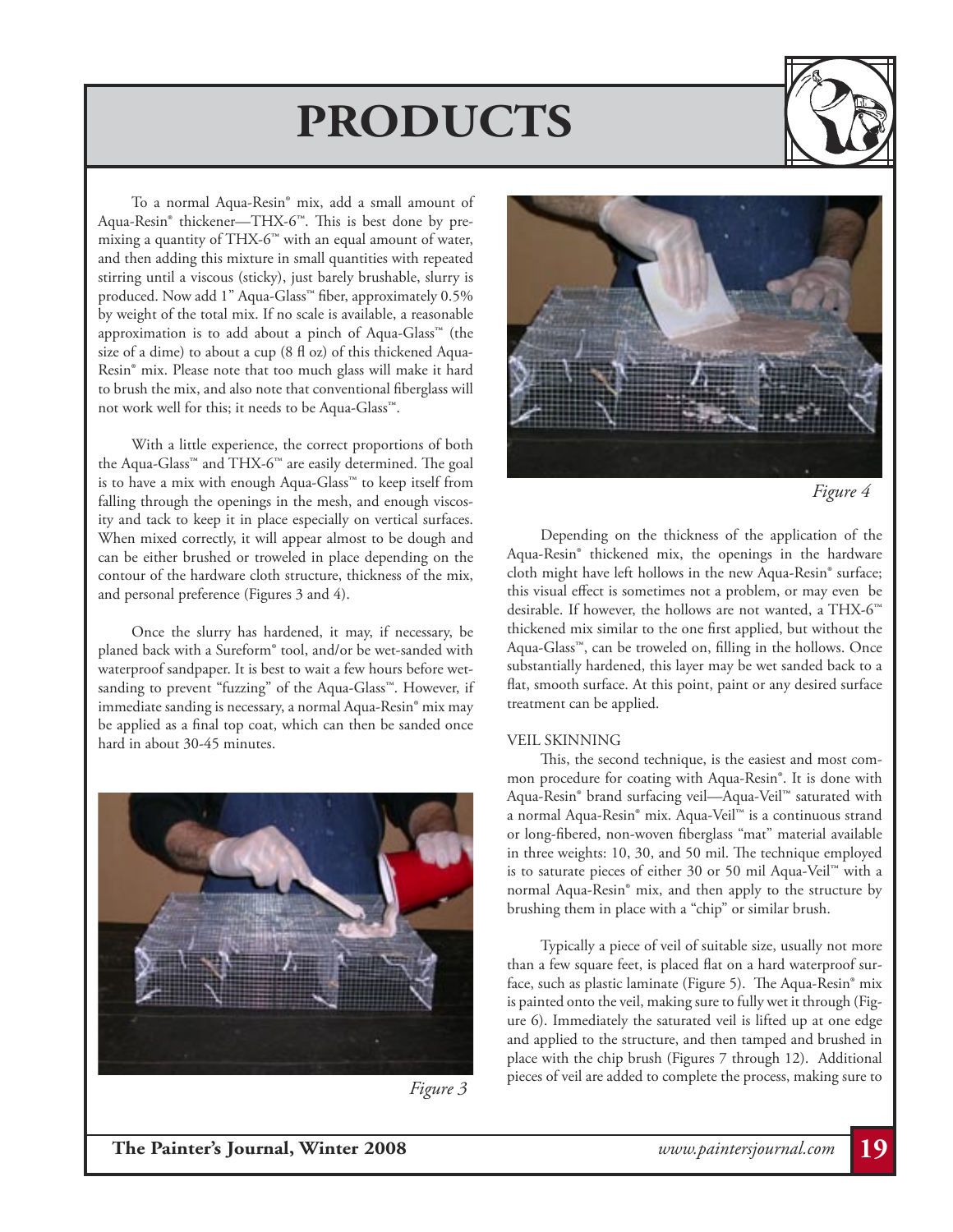



















*Figure 9*<br>**20** *www.paintersjournal.com* **The Painter's Journal, Winter 2008**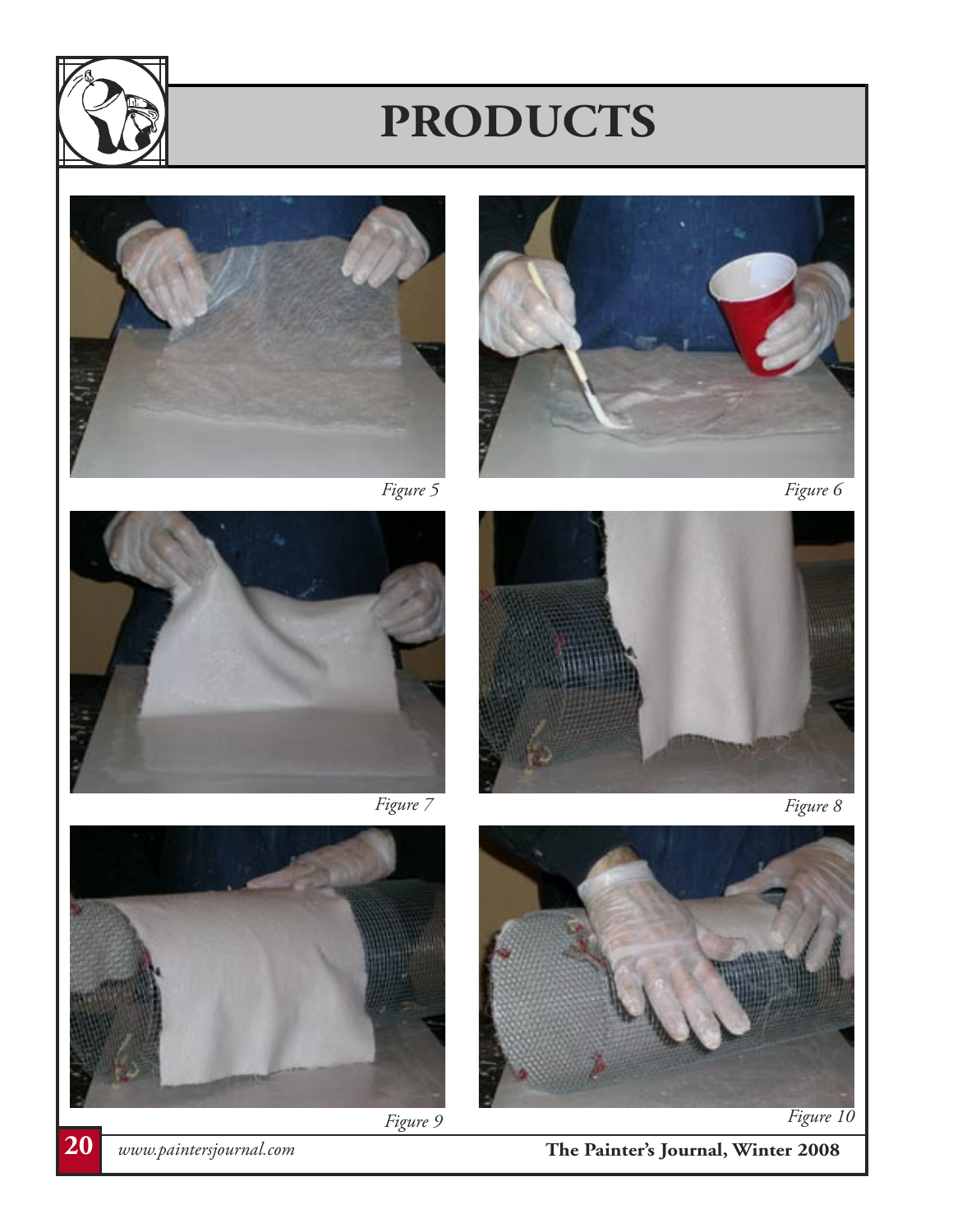



*Figure 11*





overlap the pieces of the veil about 1/2 to 1". Once in place and still wet, the overlapped area, or any folds or wrinkles, can be tamped out with a chip brush. (The binder holding the fibers together in Aqua-Veil™ is soluble in Aqua-Resin®, which will dissolve it, allowing it to meld into itself.) Once this layer has solidified, it may be treated in any of a number of ways: it may simply be painted, or if needed, additional layers can be added, or perhaps a coat of Aqua-Resin® mix, thickened or not, can be painted on to serve as a sanding or leveling coat.

 Depending on the strength required, the wet Aqua-Resin® may be sufficient to bond to the hardware cloth. If there is access to the back of the hardware cloth, once the veil layer has solidified, a coat of a normal Aqua-Resin® mix may be painted on to insure a better bond to the hardware cloth. This second coat is perhaps desirable, but is often not necessary. This veil

skinning technique may be done to both horizontal and vertical surfaces

### FOAM COATING

 Any type of rigid foam can be coated with Aqua-Resin®: urethane, EPS, Styrofoam®, etc. (Figure 13). Often Aqua-Resin® foam coating is employed, not only for ease of use, and health and safety reasons, but also because, as in the case of coating with polyester resin, the styrene content of the resin dissolves the polystyrene foam, necessitating either a protective barrier coat or a switch to the more expensive urethane foams.

 The thickness of the gel/surface-coat over a foam shape is usually determined by a balance of two factors: the strength required and how much loss of detail can be tolerated. Using the range of weights of Aqua-Veil™ available (10, 30, and 50 mil) a suitable thickness is selected and applied in much the same way Aqua-Veil™ is applied into a mold for a gel/surface coat. Please note that the 10 mil FF veil is particularly non-irritating and is recommended for individuals with sensitive skin; since this is the lightest veil, several layers may be required.





**The Painter's Journal, Winter 2008** *www.paintersjournal.com* **21**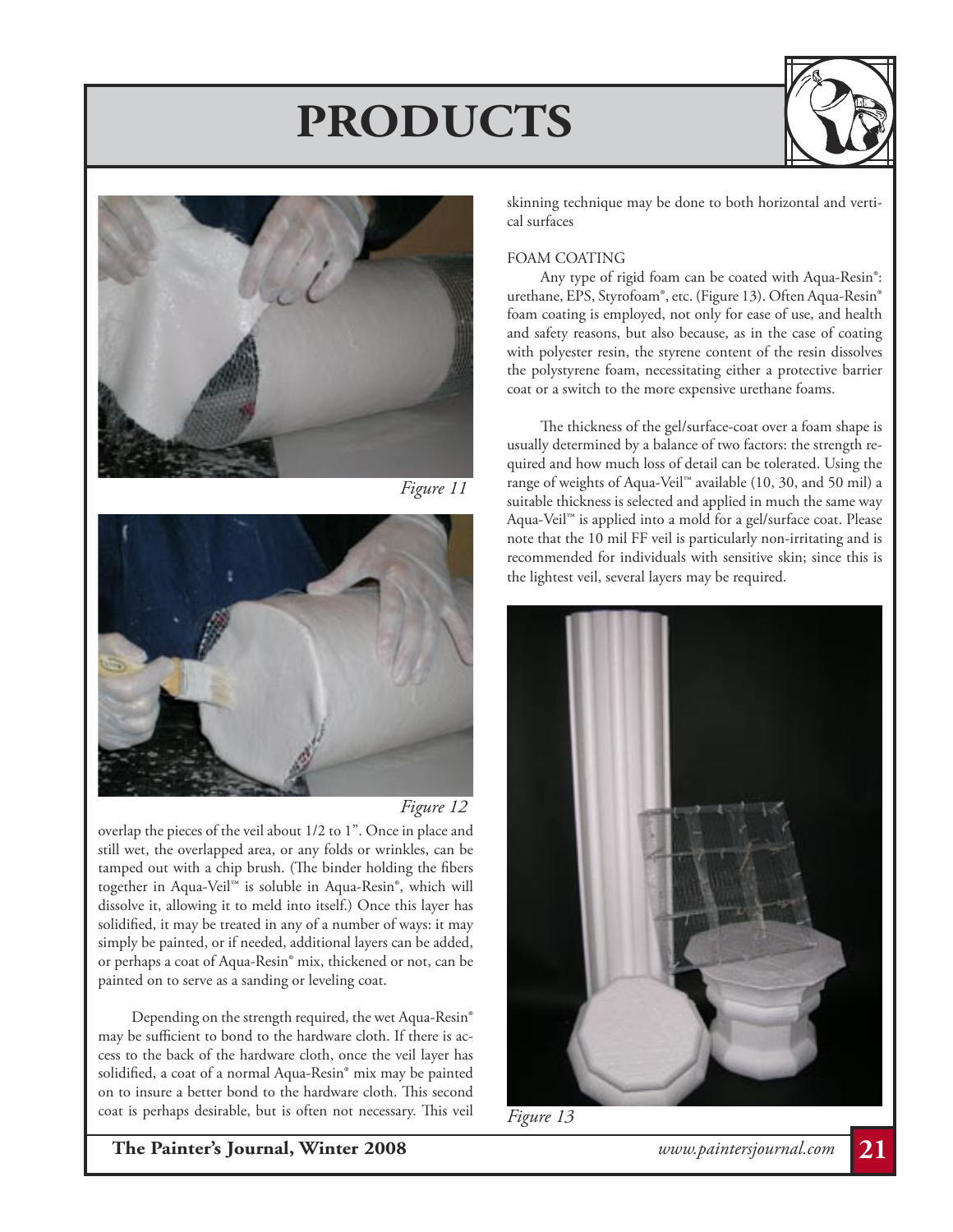

First a heavily applied normal Aqua-Resin® mix is painted onto the foam surface. Then a dry piece of Aqua-Veil™ of suitable weight and size is applied to the wet mix with a chip brush using a tamping motion to push the veil onto the surface and into the contours (Figures 14-16). Because, as stated above, Aqua-Veil™ is manufactured with a binder that is soluble in Aqua-Resin®, any folds and wrinkles can be simply tamped down and made to flatten and follow the contour with no high spots or bulges. As pieces of veil are added they should always be applied onto wet, freshly applied Aqua-Resin® mix, and overlapped 1/2" to1". For additional strength, if necessary detail will not be obscured, another layer of veil may be applied in the same manner as the first layer.

 A final coat of Aqua-Resin® mix is then applied with no veil reinforcement (Figure 17). This second coat will allow





enough extra material for sanding and finishing operations. In cases where the contour has too many complex curves, and veil covering may not be desirable, the same fibered, THX-6™ thickened mix used for hardware cloth structures (as described above) may be applied to the foam.

 When maximum strength is required, an initial layer of 3/4 oz. chopped strand fiberglass mat can be applied (as described in the "L"/S3" instructions) as a base layer directly on the foam before applying any veil layers (Figures 18, 19). This is often done on parts of the foam structure that may be subject to extra wear, for instance at the base of a structure that could get some foot traffic or kicking, while leaving any upper, outof-reach parts of the structure with only a light veil coating. For maximum surface smoothness, when using an initial chopped strand mat layer, a layer of 10 mil Aqua-Veil™ should immedi-







*Figure 16 Figure 17*



**22** *www.paintersjournal.com* **The Painter's Journal, Winter 2008**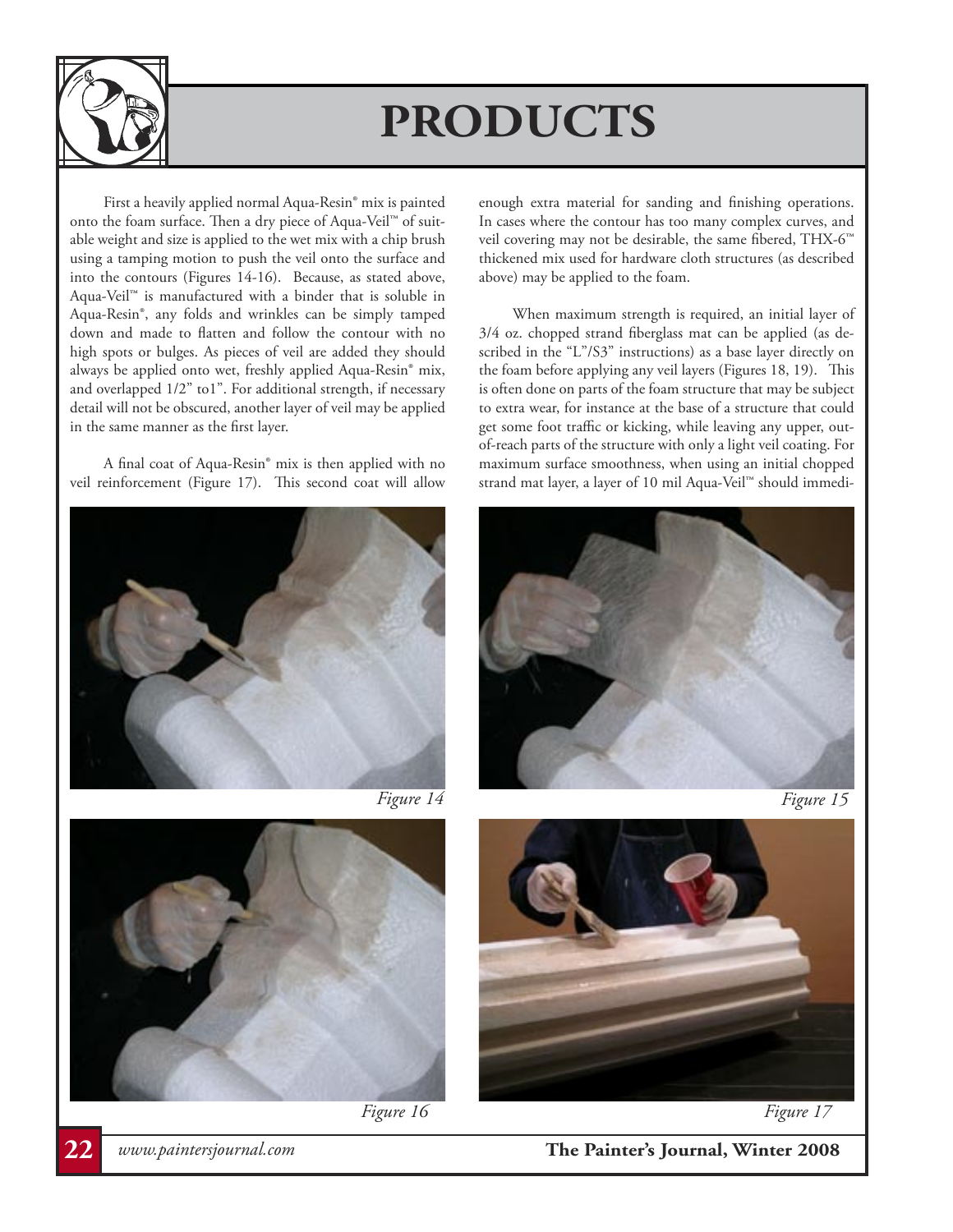











*Figure 20*



*Figure 21*

ately be placed over the still wet (uncured) mat, i.e. "wet into wet" (Figure 20). To further increase smoothness in any veil application, and again while it is still in the wet-uncured state, some suitable "tool," often the heel of gloved hand, can be used to smooth and remove any texture from the still curing Aqua-Resin® (Figure 21).

#### GLUING RIGID FOAM WITH AQUA-RESIN®

 Aqua-Resin® makes an excellent glue-mix for all types of foam. Aqua-Resin® can adhere and set dry in between foam layers, where single component glues can't work because of lack of air-dry possibilities. It is also repositionable, before setting, unlike most contact cements. It is important to use the correct mixing proportions for foam gluing; when mixed at about 1 part L to 4 parts S3 by weight or 1 part L to 3 parts S3 by volume, all the water in the Aqua-Resin® glue-mix gets chemically combined into the cured Aqua-Resin®, and therefore no air-drying is necessary. It is important to note thinner mixes may not work as well, if at all. The mix produced at these proportions is quite thick which prevents it from running to the edge of the glued foam pieces. If the foam pieces to be glued are already carved to shape, the Aqua-Resin® glue-mix can be applied edge to edge; but if the foam pieces are to be glued, then carved, the Aqua-Resin® glue-mix should be carefully applied to be kept well away from any area that will be carved, otherwise the mix when set will make carving difficult if it needs to be cut away with the foam (Figure 22).

 In all cases the glue-mix should be applied to both surfaces with a notched trowel, and immediately pressed together. It is important to use a notched trowel when applying the Aqua-Resin® glue-mix, as this will insure an even thickness, and

**The Painter's Journal, Winter 2008** *www.paintersjournal.com* **23**